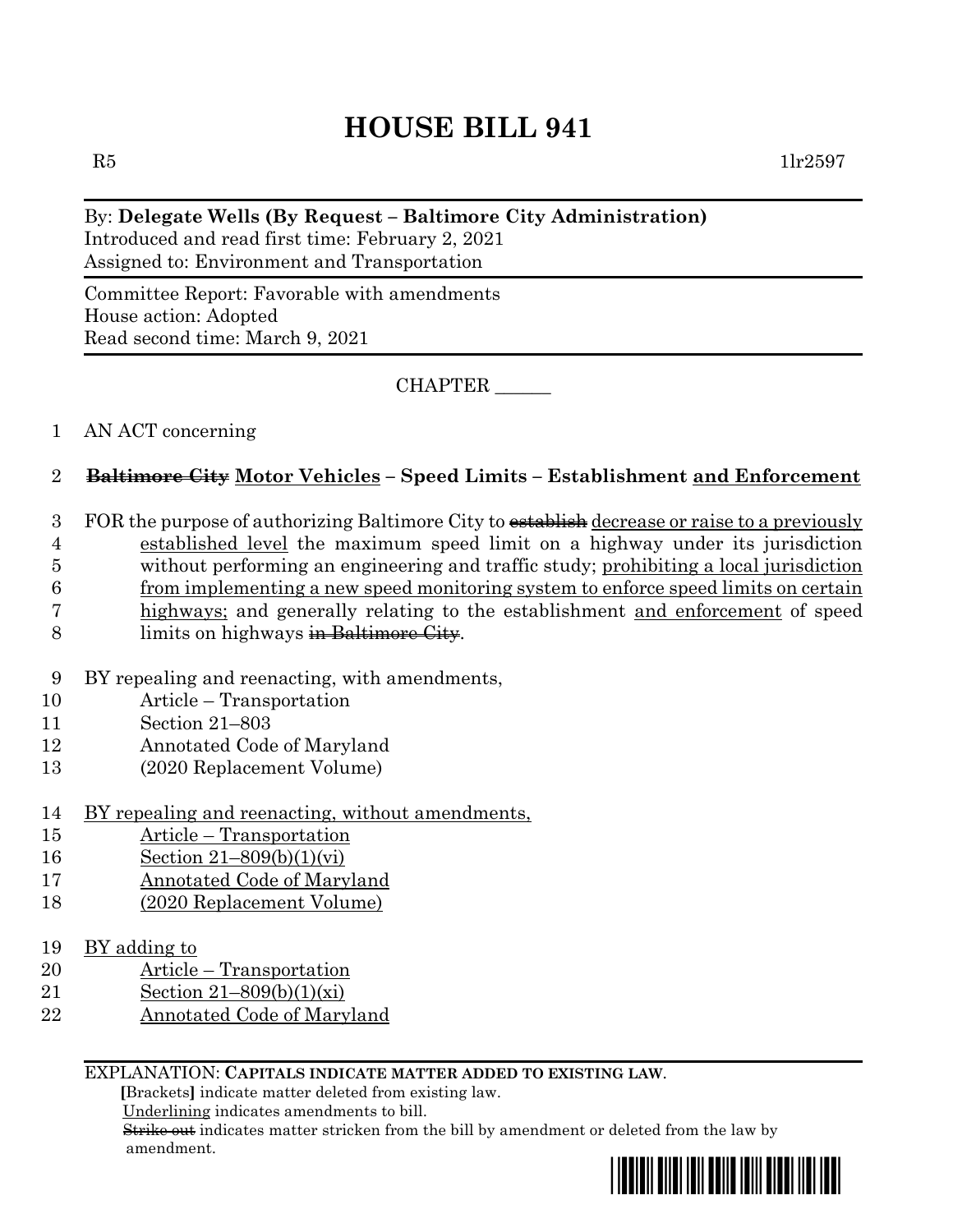| 1                                              | (2020 Replacement Volume)                                                                                                                                                                                                                                                                                                                                                                                                                                                                                    |       |                                                                   |  |
|------------------------------------------------|--------------------------------------------------------------------------------------------------------------------------------------------------------------------------------------------------------------------------------------------------------------------------------------------------------------------------------------------------------------------------------------------------------------------------------------------------------------------------------------------------------------|-------|-------------------------------------------------------------------|--|
| $\overline{2}$<br>3                            | SECTION 1. BE IT ENACTED BY THE GENERAL ASSEMBLY OF MARYLAND,<br>That the Laws of Maryland read as follows:                                                                                                                                                                                                                                                                                                                                                                                                  |       |                                                                   |  |
| $\overline{4}$                                 | <b>Article - Transportation</b>                                                                                                                                                                                                                                                                                                                                                                                                                                                                              |       |                                                                   |  |
| 5                                              | $21 - 803.$                                                                                                                                                                                                                                                                                                                                                                                                                                                                                                  |       |                                                                   |  |
| $6\phantom{.}6$<br>7<br>$8\,$<br>9<br>10<br>11 | Except as provided in $\left[\text{paragnh}\right]\right]$ PARAGRAPHS (3) AND (4) of this<br>(1)<br>(a)<br>subsection, if, on the basis of an engineering and traffic investigation, a local authority<br>determines that any maximum speed limit specified in this subtitle is greater or less than<br>reasonable or safe under existing conditions on any part of a highway in its jurisdiction, it<br>may establish a reasonable and safe maximum speed limit for that part of the highway,<br>which may: |       |                                                                   |  |
| 12                                             |                                                                                                                                                                                                                                                                                                                                                                                                                                                                                                              | (i)   | Decrease the limit at an intersection;                            |  |
| 13<br>14                                       | per hour;                                                                                                                                                                                                                                                                                                                                                                                                                                                                                                    | (ii)  | Increase the limit in an urban district to not more than 50 miles |  |
| 15                                             |                                                                                                                                                                                                                                                                                                                                                                                                                                                                                                              | (iii) | Decrease the limit in an urban district; or                       |  |
| 16<br>17                                       | miles per hour.                                                                                                                                                                                                                                                                                                                                                                                                                                                                                              | (iv)  | Decrease the limit outside an urban district to not less than 25  |  |
| 18<br>19<br>20                                 | An engineering and traffic investigation is not required to conform a<br>(2)<br>posted maximum speed limit in effect on December 31, 1974, to a different limit specified<br>in § 21–801.1(b) of this subtitle.                                                                                                                                                                                                                                                                                              |       |                                                                   |  |
| 21<br>22<br>23<br>24                           | Calvert County may decrease the maximum speed limit to not less than<br>(3)<br>15 miles per hour on Lore Road and, except for Solomons Island Road, each highway south<br>of Lore Road without performing an engineering and traffic investigation, regardless of<br>whether the highway is inside an urban district.                                                                                                                                                                                        |       |                                                                   |  |
| 25<br>26<br>27<br>28                           | (4)<br>BALTIMORE CITY MAY <del>ESTABLISH</del> DECREASE OR RAISE TO A<br>PREVIOUSLY ESTABLISHED LEVEL THE MAXIMUM SPEED LIMIT ON A HIGHWAY<br>UNDER ITS JURISDICTION WITHOUT PERFORMING AN ENGINEERING AND TRAFFIC<br><b>INVESTIGATION.</b>                                                                                                                                                                                                                                                                  |       |                                                                   |  |
| 29                                             | In school zones designated and posted by the local authorities of any county:<br>(b)                                                                                                                                                                                                                                                                                                                                                                                                                         |       |                                                                   |  |
| 30<br>31<br>32                                 | The county may decrease the maximum speed limit to 15 miles per hour<br>(1)<br>during school hours, provided the county pays the cost of placing and maintaining the<br>necessary signs; and                                                                                                                                                                                                                                                                                                                 |       |                                                                   |  |

**HOUSE BILL 941**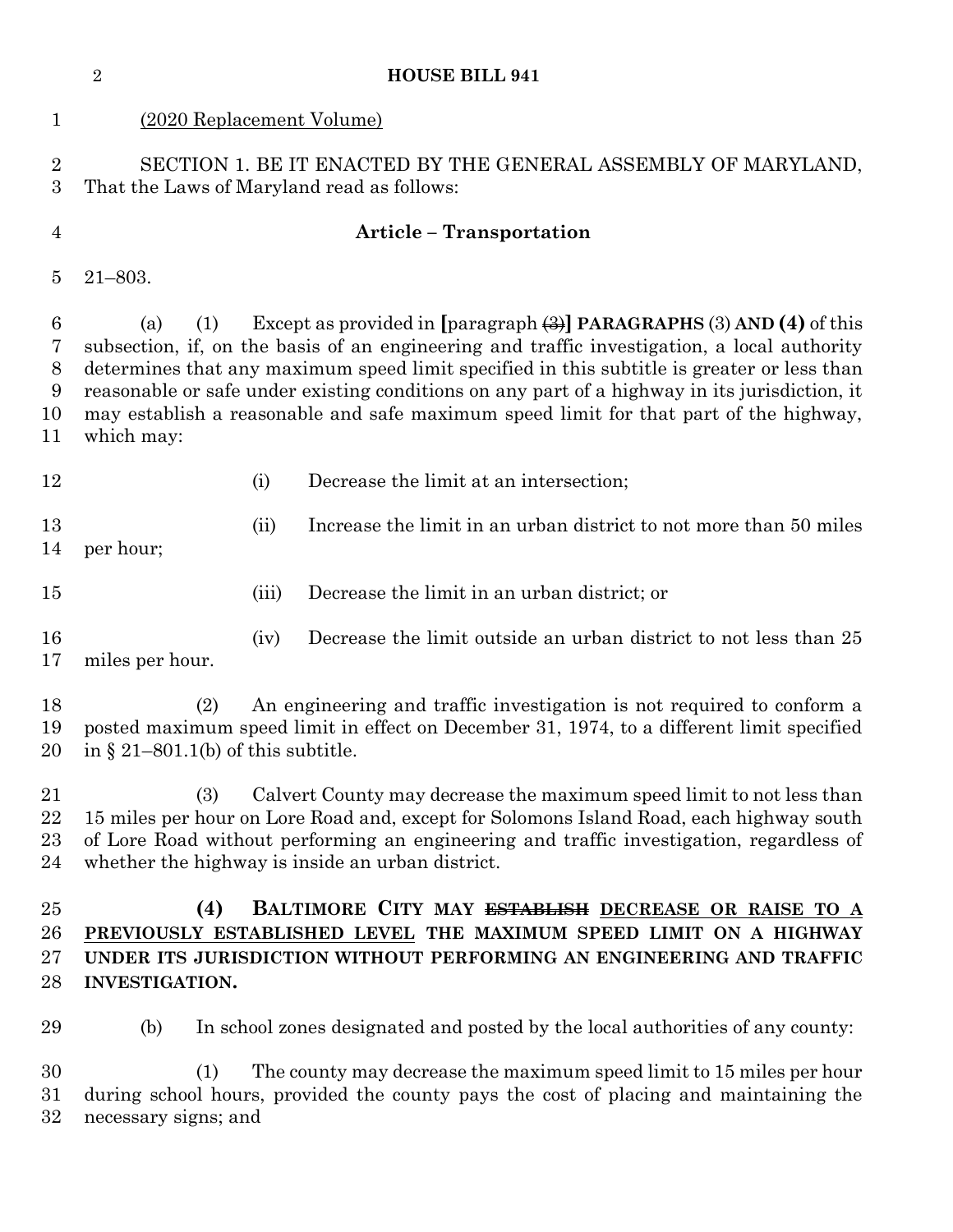#### **HOUSE BILL 941** 3

 (2) Any municipality within each county may decrease the maximum speed limit in a school zone within the municipality to 15 miles per hour during school hours, provided the municipality pays the cost of placing and maintaining the necessary signs.

 (c) An altered maximum speed limit established under this section is effective when posted on appropriate signs giving notice of the limit.

 (d) Except in Baltimore City, any alteration by a local authority of a maximum speed limit on a part or extension of a State highway is not effective until it is approved by the State Highway Administration.

 (e) (1) If a local authority determines that any maximum speed limit specified in this subtitle is greater than reasonable or safe in an alley in its jurisdiction, the local authority may establish a reasonable and safe maximum speed limit for the alley.

 (2) The local authority shall post a speed limit established under this subsection on appropriate signs giving notice of the speed limit.

21–809.

 (b) (1) (vi) This section applies to a violation of this subtitle recorded by a speed monitoring system that meets the requirements of this subsection and has been placed:

18 1. In Montgomery County, on a highway in a residential district, as defined in § 21–101 of this title, with a maximum posted speed limit of 35 miles per hour, which speed limit was established using generally accepted traffic engineering practices;

- 22 2. In a school zone with a posted speed limit of at least 20 miles per hour; or
- 24 3. In Prince George's County:
- 25 A. Subject to subparagraph (vii) of this paragraph, on Maryland Route 210 (Indian Head Highway); or
- B. On that part of a highway located within the grounds of an institution of higher education as defined in § 10–101(h) of the Education Article, or within one–half mile of the grounds of a building or property used by the institution of higher education where generally accepted traffic and engineering practices indicate that motor vehicle, pedestrian, or bicycle traffic is substantially generated or influenced by the institution of higher education.

## **(XI) A LOCAL JURISDICTION MAY NOT IMPLEMENT A NEW SPEED MONITORING SYSTEM TO ENFORCE SPEED LIMITS ON ANY PORTION OF A HIGHWAY**